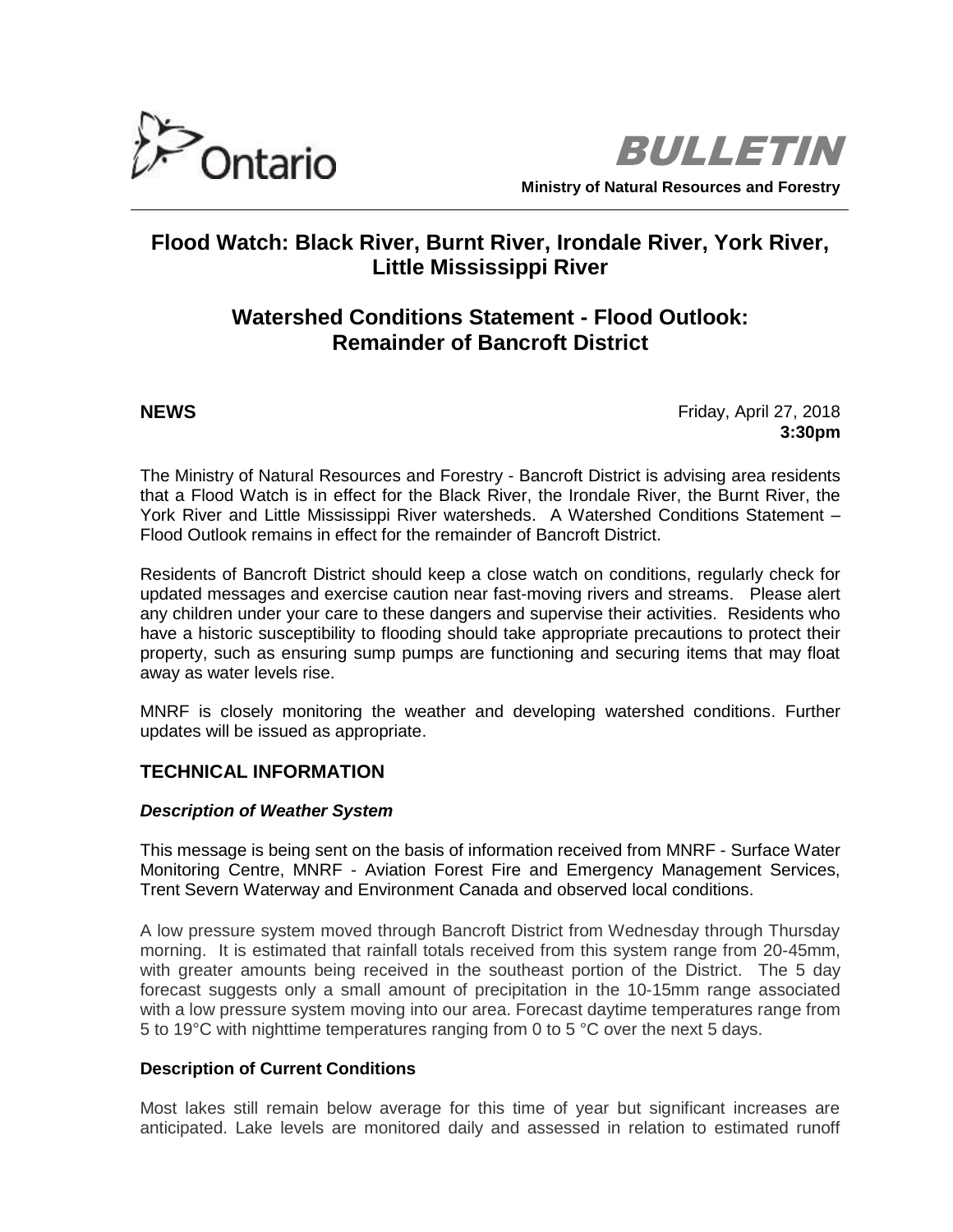amounts. The snow pack is diminishing in many locations but remains higher than average for this time of year and is ready to release water. Lake levels are monitored daily and assessed in relation to estimated runoff amounts. The levels and flows are subject to a rapid rate of increase driven by the amount of remaining snow and rainfall received and forecast.

The flows on **Gull River**, **Burnt River**, **Irondale River** and **Black River** are now above average for this time of the year and steadily increasing due to ongoing snow melt. Flows on the **Irondale River** are experiencing the greatest rate of rise.

Flows on the **York River** and **Little Mississippi River** are increasing rapidly in response to the rain received. Properties within the floodway may be impacted by flood waters in the coming days.

Due to mostly frozen conditions, the ground's ability to absorb runoff and snowmelt is limited. The potential exists for nuisance flooding of roadways, ditches, and low lying flood prone areas as the melt progresses. There may be potential for minor ice jam related flooding on some rivers.

A close watch on local forecasts and conditions is recommended.

The MNRF and the Trent-Severn Waterway (TSW) continue to closely monitor local lakes and rivers as the freshet progresses.

The MNRF is in regular communication with partner agencies and water control structure operators, including Conservation Authorities, Ontario Power Generation (OPG), Bracebridge Generation and the TSW.

# **Expiry Date:**

This message will expire on 04/30/2018 11:59 PM

### **Terminology: Notification Levels**

WATERSHED CONDITIONS STATEMENT – WATER SAFETY: indicates that high flows, melting ice or other factors could be dangerous for such users as boaters, anglers and swimmers but flooding is not expected

WATERSHED CONDITIONS STATEMENT – FLOOD OUTLOOK: gives early notice of the potential for flooding based on weather forecasts calling for heavy rain, snow melt, high winds or other conditions

FLOOD WATCH: potential for flooding exists within specific watercourses and municipalities

FLOOD WARNING: flooding is imminent or occurring within specific watercourses and municipalities

### **Contact Information**

MNRF Bancroft District Office Luke Hillyer, IRM Technical Specialist, Bancroft District, 613-332-3940, x 216